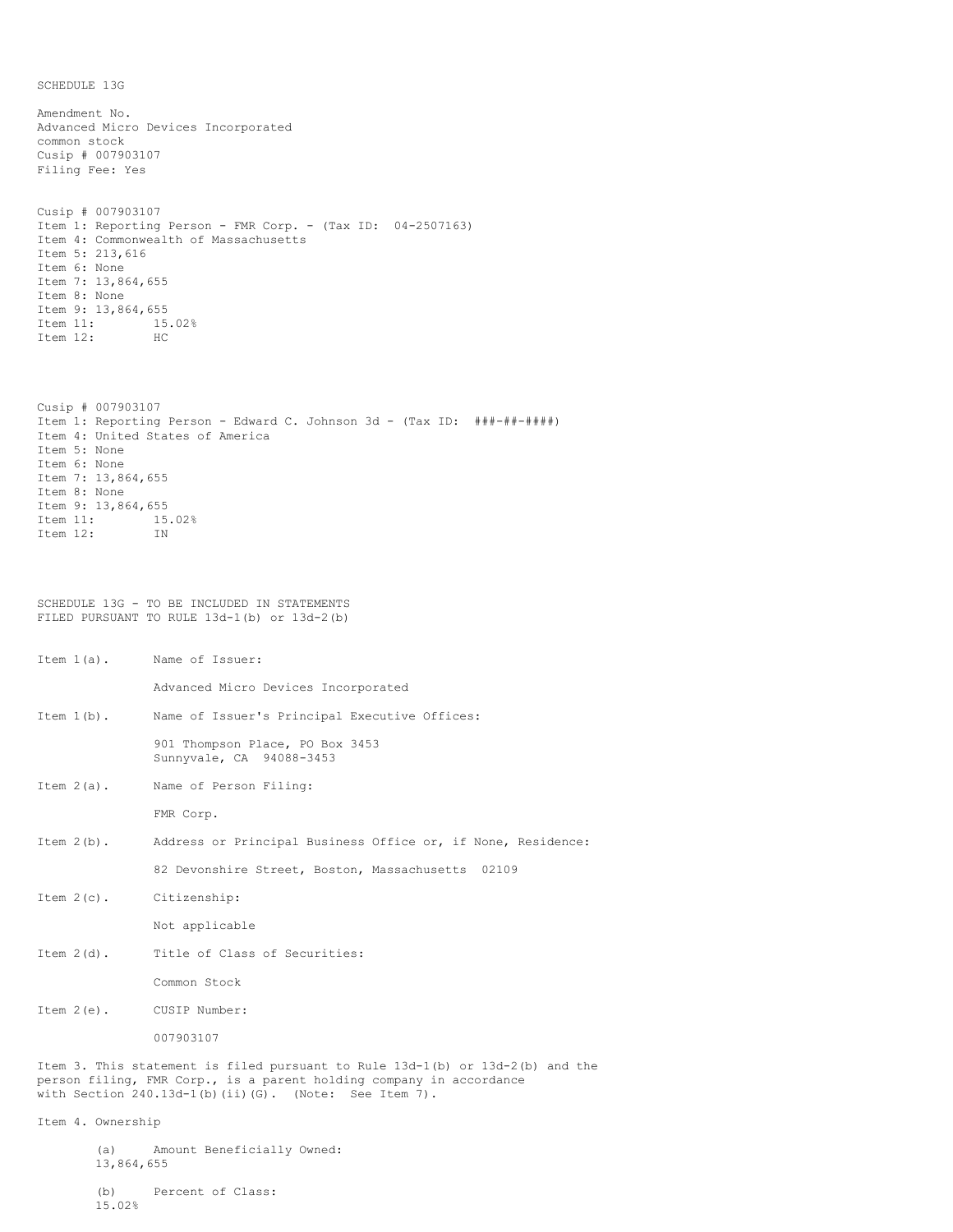(c) Number of shares as to which such person has: (i) sole power to vote or to direct the vote: 213,616 (ii) shared power to vote or to direct the vote: None (iii) sole power to dispose or to direct the disposition of: 13,864,655 (iv) shared power to dispose or to direct the disposition of: None

Item 5. Ownership of Five Percent or Less of a Class.

Not applicable.

Item 6. Ownership of More than Five Percent on Behalf of Another Person.

Various persons have the right to receive or the power to direct the receipt of dividends from, or the proceeds from the sale of, the common stock of Advanced Micro Devices Incorporated. The interest of one person, Fidelity Magellan Fund, an investment company registered under the Investment Company Act of 1940, in the common stock of Advanced Micro Devices Incorporated, amounted to 8,193,800 shares or 8.88% of the total outstanding common stock at March 31, 1994.

Item 7. Identification and Classification of the Subsidiary Which Acquired the Security Being Reported on By the Parent Holding Company.

See attached Exhibit(s) A, B, and C.

Item 8. Identification and Classification of Members of the Group.

Not applicable, see attached Exhibit A.

Item 9. Notice of Dissolution of Group.

Not applicable.

Item 10. Certification.

By signing below I certify that, to the best of my knowledge and belief, the securities referred to above were acquired in the ordinary course of business and were not acquired for the purpose of and do not have the effect of changing or influencing the control of the issuer of such securities and were not acquired in connection with or as a participant in any transaction having such purpose or effect.

## Signature

After reasonable inquiry and to the best of my knowledge and belief, I certify that the information set forth in this statement is true, complete and correct.

April 8, 1994

Date

/s/Arthur S. Loring Signature

Arthur S. Loring, Vice President

Name/Title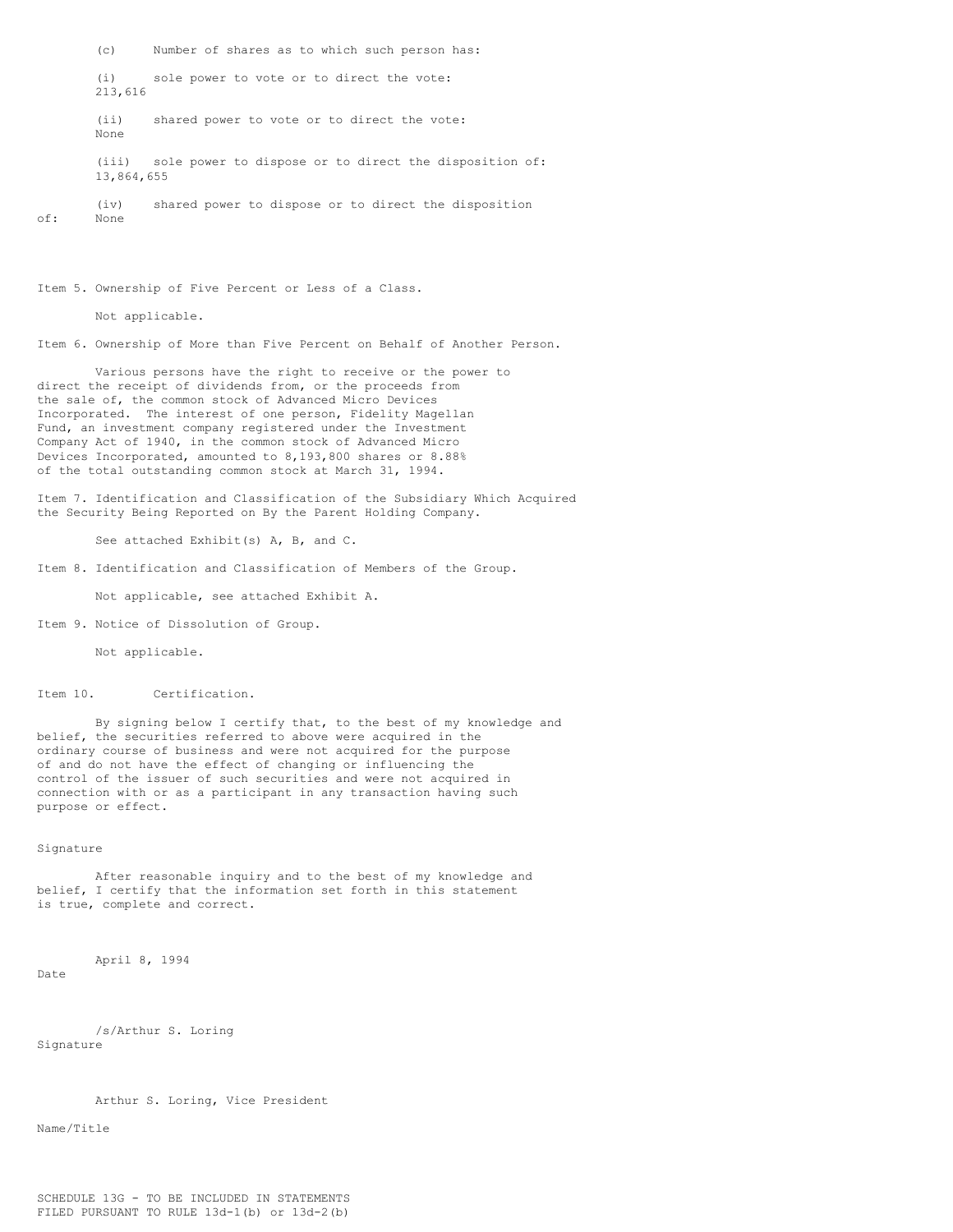Pursuant to the instructions in Item 7 of Schedule 13G, Fidelity Management & Research Company ("Fidelity"), 82 Devonshire Street, Boston, Massachusetts 02109, a wholly-owned subsidiary of FMR Corp. and an investment adviser registered under Section 203 of the Investment Advisers Act of 1940, is the beneficial owner of 13,527,839 shares or 14.65% of the common stock outstanding of Advanced Micro Devices Incorporated ("the Company") as a result of acting as investment adviser to several investment companies registered under Section 8 of the Investment Company Act of 1940. The number of shares of common stock of Advanced Micro Devices Incorporated owned by the investment companies at March 31, 1994 included 23,049 shares of common stock resulting from the assumed conversion of 11,600 shares of the Convertible Exchange Preferred Stock (1.987 shares of common stock for each share of the Convertible Exchange Preferred Stock).

The ownership of one investment company, Fidelity Magellan Fund, amounted to 8,193,800 shares or 8.88% of the common stock outstanding. Fidelity Magellan Fund has its principal business office at 82 Devonshire Street, Boston, Massachusetts 02109.

Edward C. Johnson 3d, FMR Corp., through its control of Fidelity, and the Funds each has sole power to dispose of the 13,527,839 shares owned by the Funds.

Neither FMR Corp. nor Edward C. Johnson 3d, Chairman of FMR Corp., has the sole power to vote or direct the voting of the shares owned directly by the Fidelity Funds, which power resides with the Funds' Boards of Trustees. Fidelity carries out the voting of the shares under written guidelines established by the Funds' Boards of Trustees.

Fidelity Management Trust Company, 82 Devonshire Street, Boston, Massachusetts 02109, a wholly-owned subsidiary of FMR Corp. and a bank as defined in Section 3(a)(6) of the Securities Exchange Act of 1934, is the beneficial owner of 314,816 shares or 0.34% of the common stock outstanding of the company as a result of its serving as investment manager of the institutional account(s).

FMR Corp., through its control of Fidelity Management Trust Company, has sole dispositive power over 314,816 shares and sole power to vote or to direct the voting of 191,616 shares, and no power to vote or to direct the voting of 123,200 Shares of common stock owned by the institutional account(s) as reported above.

Edward C. Johnson 3d owns 34.0% of the outstanding voting common stock of FMR Corp. Mr. Johnson 3d is Chairman of FMR Corp. Various Johnson family members and trusts for the benefit of Johnson family members own FMR Corp. voting common stock. These Johnson family members, through their ownership of voting common stock, form a controlling group with respect to FMR Corp.

Fidelity International Limited, Pembroke Hall, 42 Crowlane, Hamilton, Bermuda, and various foreign-based subsidiaries provide investment advisory and management services to a number of non-U.S. investment companies (the "International Funds") and certain institutional investors. Fidelity International Limited is the beneficial owner of 22,000 shares or 0.02% of the common stock outstanding of the company. Additional information with respect to the beneficial ownership of Fidelity International Limited is shown on Exhibit B, page 9.

SCHEDULE 13G - TO BE INCLUDED IN STATEMENTS FILED PURSUANT TO RULE 13d-1(b) or 13d-2(b)

Pursuant to instructions in Item 7 of Schedule 13G, this Exhibit has been prepared to identify Fidelity International Limited, Pembroke Hall, 42 Crow Lane, Hamilton, Bermuda, a Bermudian joint stock company incorporated for an unlimited duration by private act of the Bermuda Legislature (FIL) and an investment adviser to various investment companies (the "International Funds") and certain institutional investors, as a beneficial owner of the 22,000 shares or 0.02% of the common stock outstanding of Advanced Micro Devices Incorporated.

Prior to June 30, 1980, FIL was a majority-owned subsidiary of Fidelity Management & Research Company (Fidelity), a wholly-owned subsidiary of FMR Corp. On that date, the shares of FIL held by Fidelity were distributed, as a dividend, to the shareholders of FMR Corp. FIL currently operates as an entity independent of FMR Corp. and Fidelity. The International Funds and FIL's other clients, with the exception of Fidelity and an affiliated company of Fidelity, are non-U.S. entities.

A partnership controlled by Edward C. Johnson 3d and members of his family owns shares of FIL voting stock with the right to cast approximately 48.879% of the total votes which may be cast by all holders of FIL voting stock. Mr. Johnson 3d is Chairman of FMR Corp. and FIL. FMR Corp. and FIL